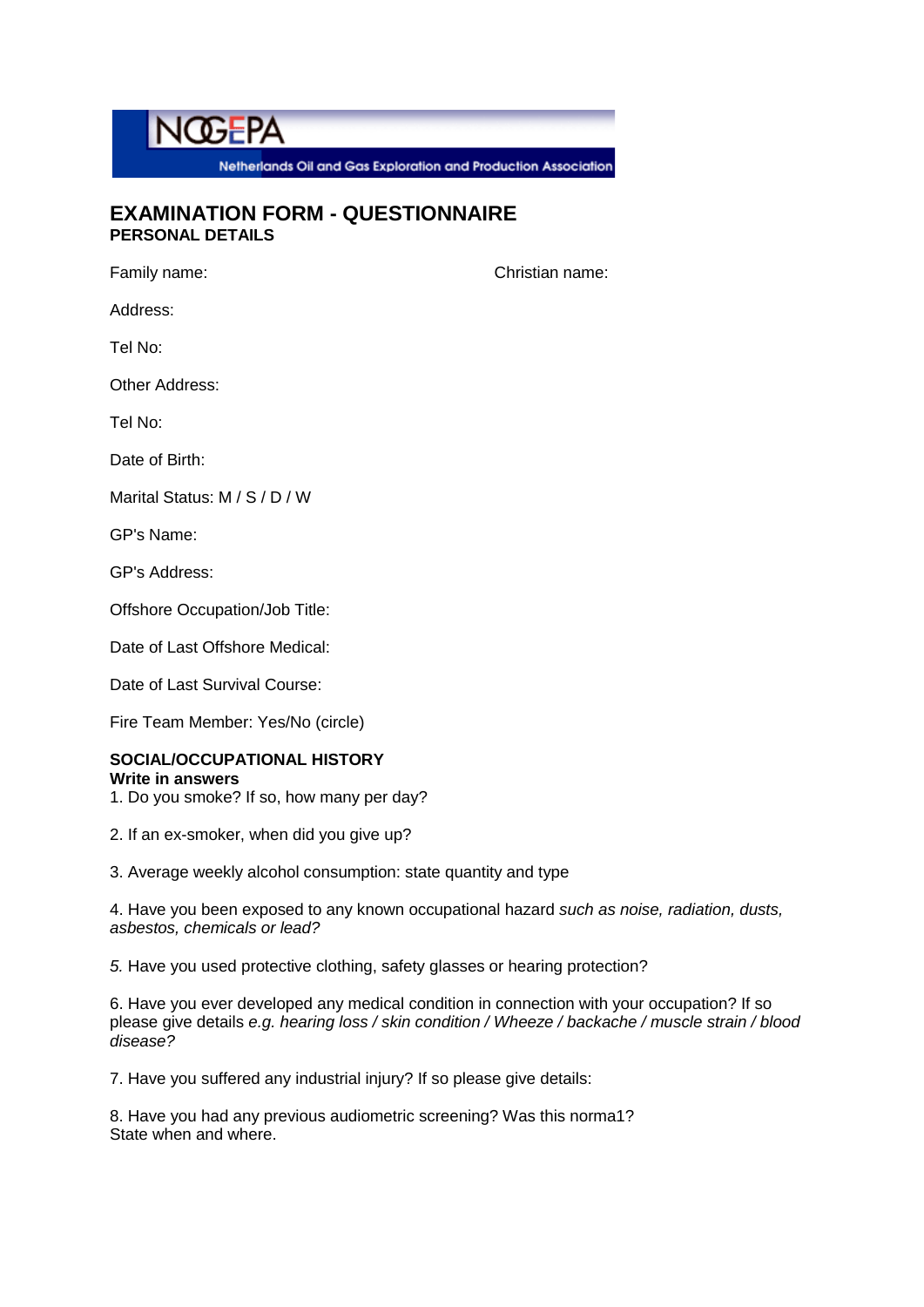# **NOGEPA**

Netherlands Oil and Gas Exploration and Production Association

9. Have you had previous lung function screening? Was this normal?

State when and where.

- 10. Have you ever been rejected from employment on medical grounds?
- 11. Have you received compensation, or is there any industrial claim pending?
- 12. Have you ever been medivaced from an offshore installation?

#### **EXAMINING PHYSICIAN'S COMMENTS**

#### **MEDICAL HISTORY REQUIRING SPECIAL CONSIDERATION DO YOU HAVE OR HAVE YOU BEEN DIAGNOSED AS SUFFERING FROM ANY OF THE FOLLOWING?** Please circle and elaborate

- 1. Chest pain/ heart disease YES *NO*
- 2. High blood pressure 1 stroke YES *NO*
- 3. Asthma / Epilepsy / Diabetes YES *NO*
- 4. Peptic ulcer disease YES *NO*
- 5. Kidney disease *(e.g. stones)* YES *NO*
- 6. Psychiatric disorder *(e.g. anxiety,* YES *NO depression* YES *NO)*
- 7. Tuberculosis YES *NO*
- 8. Cancer YES *NO*

#### **DO ANY OF YOUR IMMEDIATE FAMILY (PARENTS/BROTHERS/SISTERS) HAVE A HISTORY OF ANY OF THE ABOVE CONDITIONS? PLEASE SPECIFY:**

### **EXAMINING PHYSICIAN'S COMMENTS**

### **DO YOU HAVE OR HAVE YOU HAD ANY SIGNIFICANT OR RECURRENT PROBLEMS WITH THE FOLLOWING?** Please circle and elaborate

- 1. Backache / joint or muscular pain YES *NO*
- 2. Hernia/ rupture YES *NO*
- 3. Visual impairment YES *NO*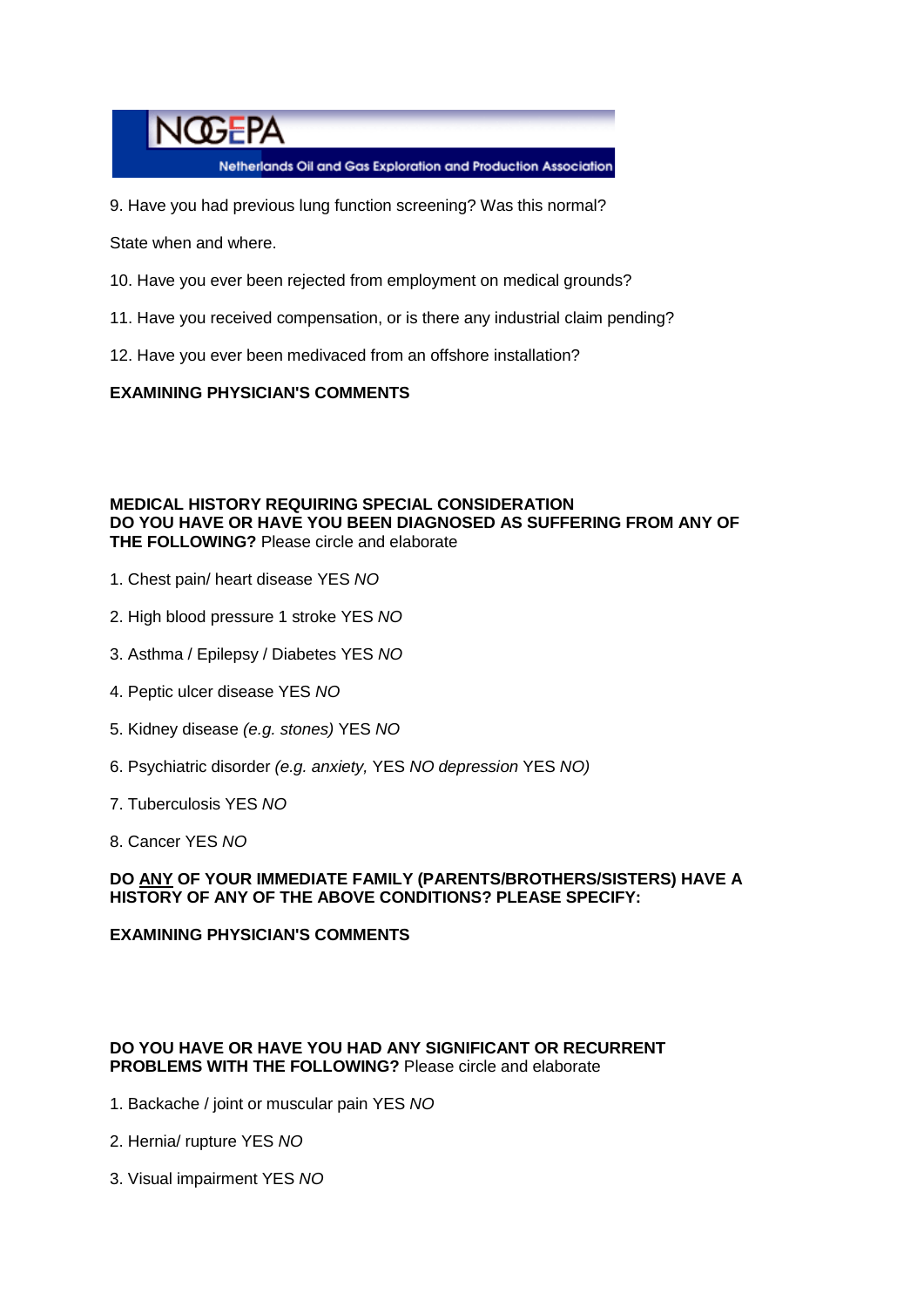# **NOGEPA**

Netherlands Oil and Gas Exploration and Production Association

- 4. Perforated eardrum /discharge from ear YES *NO*
- 5. Do you have a regular dentist? Details (name, address, etc)
- When was your last visit?
- What was this for? Do you have more appointments?
- Do you have any toothache?
- Do your teeth ache after eating and drinking?
- Do your gums bleed spontaneously or after brushing?
- Do you wear false teeth?
- 6. Recurrent indigestion YES *NO*
- 7. Jaundice / hepatitis / gall bladder disease YES *NO*
- 8. Change in bowel habit / diarrhoea YES *NO*
- 9. Blood in stool / piles, haemorrhoids YES *NO*
- 10. Shortness of breath / coughing up blood YES *NO*
- 11. Recurrent bronchitis / pneumonia YES *NO*
- 12. Blood in urine / kidney complications YES *NO* stones YES *NO*
- 13. Headaches / migraine 1 dizziness YES *NO*
- 14. Varicose veins YES *NO*
- 15. Skin trouble *(e.g. dermatitis / eczema)* YES *NO*
- 16. Surgical operations YES *NO*
- 17. Hospitalisation YES *NO*
- 18. Fear of flying / fear of heights YES *NO*
- 19. Tropical diseases / venereal disease YES *NO*
- 20. History of alcohol / drug abuse YES *NO*
- 21. Do you have any allergies? Please list YES *NO*
- 22. Do have any current illnesses? Please list YES *NO*

23. Are you receiving any medication, including vitamins, etc, at present? YES *NO* Please list